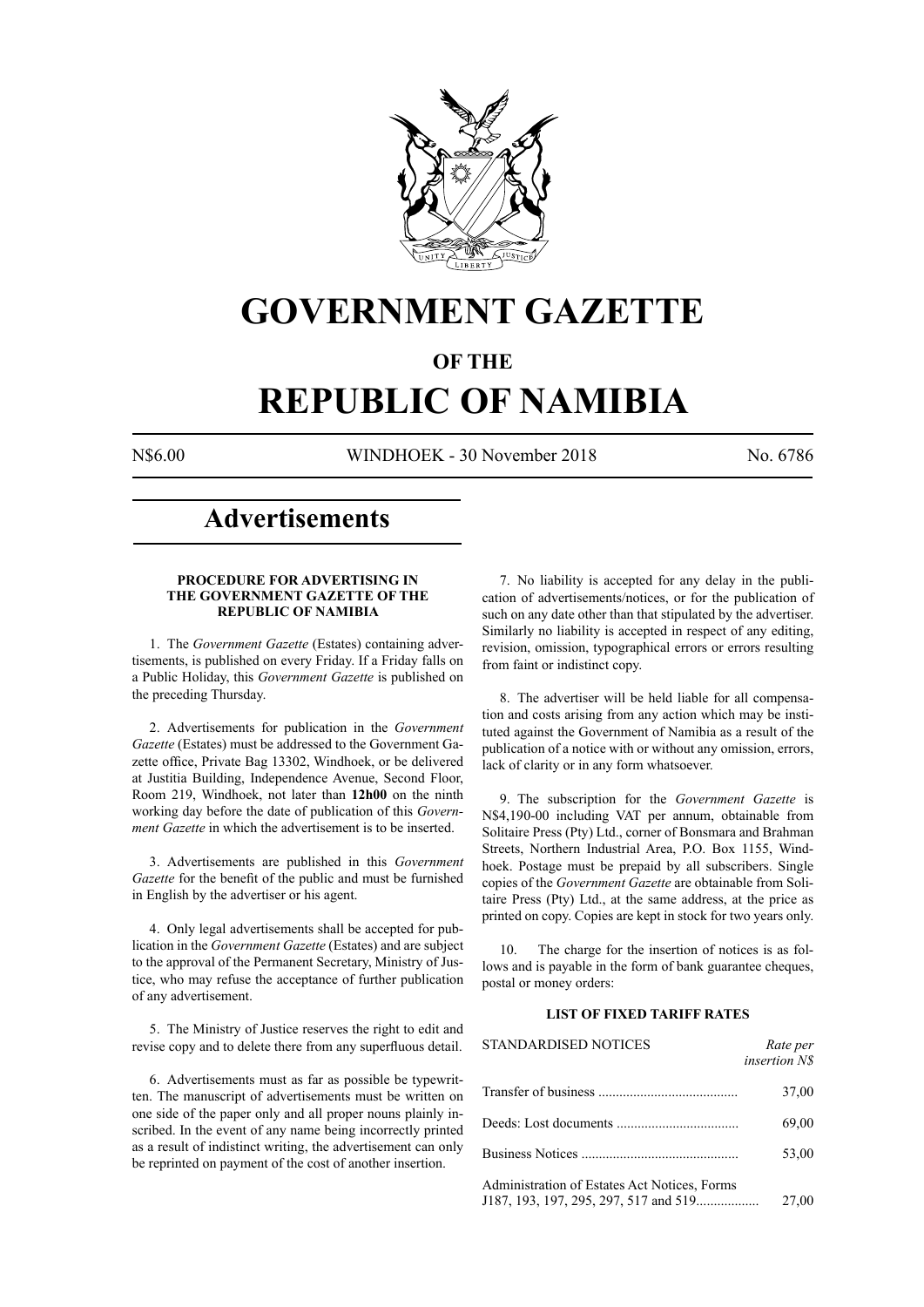| Insolvency Act and Companies Act Notices:                                                                                                                                                               | 48,00  |
|---------------------------------------------------------------------------------------------------------------------------------------------------------------------------------------------------------|--------|
| N.B. Forms 2 and 6 additional statements according<br>to word count table, added to the basic tariff.                                                                                                   | 333,00 |
| Naturalisation notices (including a reprint for the                                                                                                                                                     | 27,00  |
| Unclaimed moneys - only in the <i>Government</i><br>Gazette, closing date 15 January (per entry of                                                                                                      | 13,00  |
|                                                                                                                                                                                                         | 53,00  |
|                                                                                                                                                                                                         | 27,00  |
| <b>NON-STANDARDISED NOTICES</b>                                                                                                                                                                         |        |
| Company notices:                                                                                                                                                                                        |        |
| Short notices: Meetings, resolutions, offers of<br>compromise, conversions of companies, voluntary<br>windings-up, etc.: closing of members' registers<br>for transfer and/or declarations of dividends | 120,00 |
| Declaration of dividends with profit statements,                                                                                                                                                        | 267,00 |
| Long notices: Transfers, changes in respect of<br>shares or capital, redemptions, resolutions,                                                                                                          | 373,00 |
|                                                                                                                                                                                                         | 120,50 |

#### **FORM J 187**

#### **LIQUIDATION AND DISTRIBUTION ACCOUNTS IN DECEASED ESTATES LYING FOR INSPECTION**

In terms of section 35(5) of Act 66 of 1965, notice is hereby given that copies of the liquidation and distribution accounts (first and final, unless otherwise stated) in the estates specified below will be open for the inspection of all persons interested therein for a period of 21 days (or shorter or longer if specially stated) from the date specified or from the date of publication hereof, whichever may be the later, and at the offices of the Master and Magistrate as stated.

Should no objection thereto be lodged with the Master concerned during the specified period, the executor will proceed to make payments in accordance with the accounts.

916/2017 COETZEE Anna Susanna, 76071310156, Windhoek. Benjamin Clive Coetzee, 75072400131. Windhoek. Bank Windhoek Limited, Trust Department, P.O. Box 15, Windhoek.

1480/2017 PRINSLOO Jacobus Albertus, 570314- 00708, Windhoek. Irine Magrietha Elizabeth Prinsloo, 570412- 00477. Windhoek. Windhoek. Bank Windhoek Limited, Trust Department, P.O. Box 15, Windhoek.

33/2018 MARTIN George Graham, 5101085- 102086, Windhoek. Windhoek. Windhoek. Bank Windhoek Limited, Trust Department, P.O. Box 15, Windhoek.

631/2018 GILDENHUYS Johanna Catharina, 51022000195, Henties Bay. Swakopmund. Windhoek. Bank

| Liquidators' and other appointees' notices                    | 80,00                     |
|---------------------------------------------------------------|---------------------------|
| Gambling house licences/Liquor licences                       | 120,00                    |
| SALES IN EXECUTION AND OTHER PUBLIC SALES:                    |                           |
|                                                               | 207.00                    |
| Public auctions, sales, tenders and welfare<br>organisations: | 69,00<br>171,00<br>253,00 |
| ORDERS OF THE COURT                                           |                           |

| Provisional and final liquidations or                  |        |
|--------------------------------------------------------|--------|
|                                                        | 157,00 |
| Reduction of change in capital mergers, offers         |        |
|                                                        | 373,00 |
| Judicial managements, <i>curator bonis</i> and similar |        |
|                                                        | 373,00 |
|                                                        | 48,00  |
| Supersession and discharge of petitions (J.158)        | 40,00  |
|                                                        |        |

11. The charge for the insertion of advertisements other than the notices mentioned in paragraph 10 is at the rate of N\$13,00 per cm double column. (Fractions of a cm must be calculated as a cm).

12. No advertisements shall be inserted unless the charge is prepaid. Cheques, drafts, postal or money orders must be made payable to the Ministry of Justice, Private Bag 13302, Windhoek.

Windhoek Limited, Trust Department, P.O. Box 15, Windhoek.

1738/2017 NEL Anton, 72090200014, Windhoek, 5 October 2017. Windhoek. Standard Executors & Trustees, P.O. Box 2164, Windhoek, Namibia.

85/2017 CRAVEN Daniel Gottfried, 440928- 00290, Farm Loskop, Omaruru, 18 January 2017. Windhoek. Omaruru. Standard Executors & Trustees, P.O. Box 2164, Windhoek, Namibia.

474/2018 LISSE Gisela, 46062900108, Erf 927, 50 Nissen-Lass Street, Pionierspark, Windhoek, 3 February 2018. Windhoek. Standard Executors & Trustees, P.O. Box 2164, Windhoek, Namibia.

804/2018 UUPINDI Ruben Kotokeni, 530717- 00652, Iitananga Uukwaluudhi. Outapi. Windhoek. FNB Fiduciary Namibia (Pty) Ltd, P.O. Box 448, Windhoek, Namibia.

1088/2018 LEYLAND Lawrence John Makin, 52041100621, Erf No. 2686, Swakopmund. Jo-Anne Jeanetta Leyland, 61042300283. Windhoek. FNB Fiduciary Namibia (Pty) Ltd, P.O. Box 448, Windhoek, Namibia.

1004/2018 augustyn Alwyn, 41081700203, Windhoek. Windhoek. Windhoek. FNB Fiduciary Namibia (Pty) Ltd, P.O. Box 448, Windhoek, Namibia.

1236/2017 NANDU Nyambe Alfred, 70111900077, Windhoek. Windhoek. F.M. Oehl Trust cc, Unit 7, 32 Schanzen Road, P.O. Box 90290, Klein Windhoek, Windhoek, Namibia.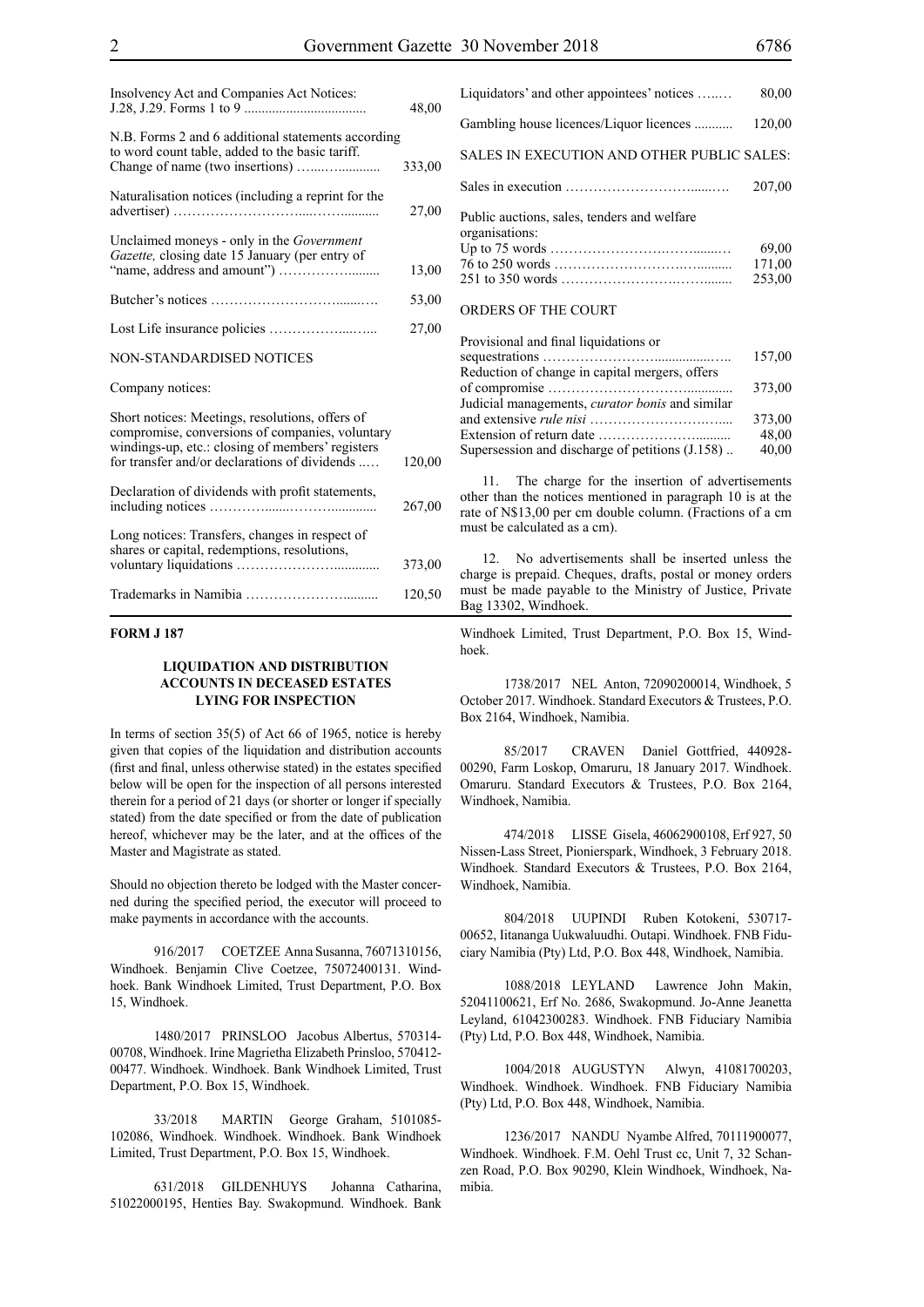1257/2018 KRITZINGER Dorothea Maria, 51032- 700130, No. 71 Mose Tjitendero Street, Windhoek, Namibia. Windhoek. Windhoek. Old Mutual Trust, P.O. Box 165, Windhoek.

2025/2017 JOHANNES David, 64032800618, Ondangwa, Oshana Region. Ondangwa. Windhoek. Sisa Namandje & Co. Inc., No. 11 Robert Mugabe Street, Windhoek.

996/2017 IZAAKS Izak, Farm Witputz No. 845. Rehoboth. Windhoek. V.T. van Wyk Attorneys, Ground Floor, Hebron House, Plot A129, Rehoboth.

995/2017 ISAAKS Susanna Wilhelmina, 3112- 2900015, Farm Witputz No. 845. Izak Izaaks, 34080600194. Rehoboth. Windhoek. V.T. van Wyk Attorneys, Ground Floor, Hebron House, Plot A129, Rehoboth.

558/2018 VAN WYK Bobby Stephan Calvin, 66040601337, Erf 880, No. 39 Albatross Street, Hochlandpark, Windhoek. Hilda Elizabeth van Wyk, 66051200495. Pointbreak Trust and Estates (Pty) Ltd, P.O. Box 156, Windhoek.

1321/2017 MALAN Jacques Morne, 69072500415, Windhoek, 1 Bacon Street, Academia, Windhoek, P.O. Box 80676, Olympia, Windhoek, Namibia.

2043/2016 NDAMEKELE Matheus, 49032400118, Erf 747, Menesia Kanatoto Street, Kuisebmund, Walvis Bay. Lusia Ndaamekele, 56120400362. Windhoek. Afflux Investments cc, P.O. Box 1130, Windhoek.

2048/2012 DE KLERK Daniel, 65050505700, P.O. Box 350, Otjiwarongo. Gerharda de de Klerk, 76050300232. Otjiwarongo. Windhoek. Emerentia Coetzee, P.O. Box 80597, Olympia, Windhoek.

671/2016 HUISH Louisa P0565972, Windhoek, 14 April 2016. Windhoek. Windhoek. Shilunga Estates Consultants, Office No. 9, 2nd Floor, Atlas House, 177 Sam Nujoma Drive, Windhoek.

301/2018 MABUKU Robert, 55101500593, Zambezi. Katima Mulilo. Windhoek. Sibeya & Partners Legal Practitioners, cnr Schoeman & March Street, Windhoek-North.

 $\frac{1}{2}$ 

#### **FORM J 193**

#### **NOTICE TO CREDITORS IN DECEASED ESTATES**

All persons having claims against the estates mentioned below are hereby called upon to lodge their claims with the executors concerned, within 30 days (or otherwise as indicated) calculated from the date of publication hereof. The information is given in the following order: Estate number, surname and Christian names, date of birth, identity number, last address, date of death; surviving spouse's names, surname, date of birth and identity number; name and address of executor or authorised agent, period allowed for lodgement of claims if other than 30 days.

1598/2018 BLOCK Paul Stefanus, Windhoek, 31 December 1950, 50123100224, Farm Duineveld, 9 September 2018. Magrieta Aletta Block, 25 September 1949, 49092500291. V.T. van Wyk Attorneys, Ground Floor, Hebron House, Plot A129, Rehoboth.

1616/2018 SMITH Alwyn Johannes Jacobus, 1 March 1951, 51030100357, Gobabis, 15 August 2018. Cecilia Susanna Smith, 4 February 1957, 57020400612. Bank Windhoek Ltd, P.O. Box 15, Windhoek.

1551/2018 FABER Petrus, Windhoek, 23 January 1945, 45012300114, Henties Bay, 11 June 2018. Elsie Fransina Faber, 6 December 1943, 43120600121. Bank Windhoek Ltd, P.O. Box 15, Windhoek.

1553/2018 LOUW Johannes Marais, Windhoek, 25 February 1953, 53022500173, Walvis Bay, 5 December 2017. Louisa Louw, 4 March 1961, 61030401233. Bank Windhoek Ltd, P.O. Box 15, Windhoek.

1652/2018 EDWARDS Belinda Chathlene, Windhoek, 17 January 1971, 71011700271, No. 5 Hoogenhout Street, Hermes, Walvis Bay, 9 August 2018. Mogamat Adley Edwards, 70113010036. Standard Executors & Trustees, P.O. Box 2164, Windhoek, Namibia.

1289/2018 DIERGAARDT Albert Adam Samuel, Windhoek, 20 September 1940, 40092000169, No. 297, Farm Vogelpan, Rehoboth, 12 June 2018. Anna Maria Diergaardt, 31 July 1935, 35073100115. Standard Executors & Trustees, P.O. Box 2164, Windhoek, Namibia.

1713/2018 LINDHOLM Wilhelmina Janeta, Windhoek, 3 October 1932, 3210030100028, Swakopmund, 1 August 2018. F.M. Oehl Trust cc, Unit 7, 32 Schanzen Road, P.O. Box 90290, Klein Windhoek, Windhoek, Namibia.

1723/2018 GROBBELAAR Elizabeth Jacoba, Windhoek, 12 April 1935, 35041200165, Omaruru, 23 September 2018. F.M. Oehl Trust cc, P.O. Box 90290, Windhoek, Namibia.

1705/2018 HEITA Desie Dawid, Windhoek, 25 October 1978, 78102510207, Windhoek, 4 October 2018. F.M. Oehl Trust cc, P.O. Box 90290, Windhoek.

700/2008 BEUKES Petrus Cornelius, Windhoek, 3 May 1962, 6205030200470, Erf No. Rehoboth D232, 6 December 2002. Elzett Colleen Beukes, 19 June 1973, 73061900403. V.T. van Wyk Attorneys, Ground Floor, Hebron House, Plot A129, Rehoboth.

2069/2015 LIPPERT Siegfried, Windhoek, 17 October 1949, 4910170100264, Section 1, Harvey Heights, Sectional Plan No. 24/2008, Windhoek North, Windhoek, 23 November 2015. Adelheid Kakinda Domingo, 20 December 1957, 57122000125. Koep & Partners, 33 Schanzen Road, P.O. Box 3516, Windhoek.

1407/2018 ADAMS William Arthur John, Windhoek, 21 April 1934, 34042100082, Erf 1404, Whydah Court, Tauben Glen, Windhoek, Namibia, 4 August 2018. Koep & Partners, 33 Schanzen Road, P.O. Box 3516, Windhoek.

916/2018 BEUKES Jacobus Louwrens, Windhoek, 7 March 1935, 35030700099, Henties Bay, 3 May 2018. Maria Jacoba Johanna Elizbeth Beukes, 1 August 1943, 43080100131. Advance Wealth Management (Pty) Ltd, P.O. Box 86568, Eros, Windhoek.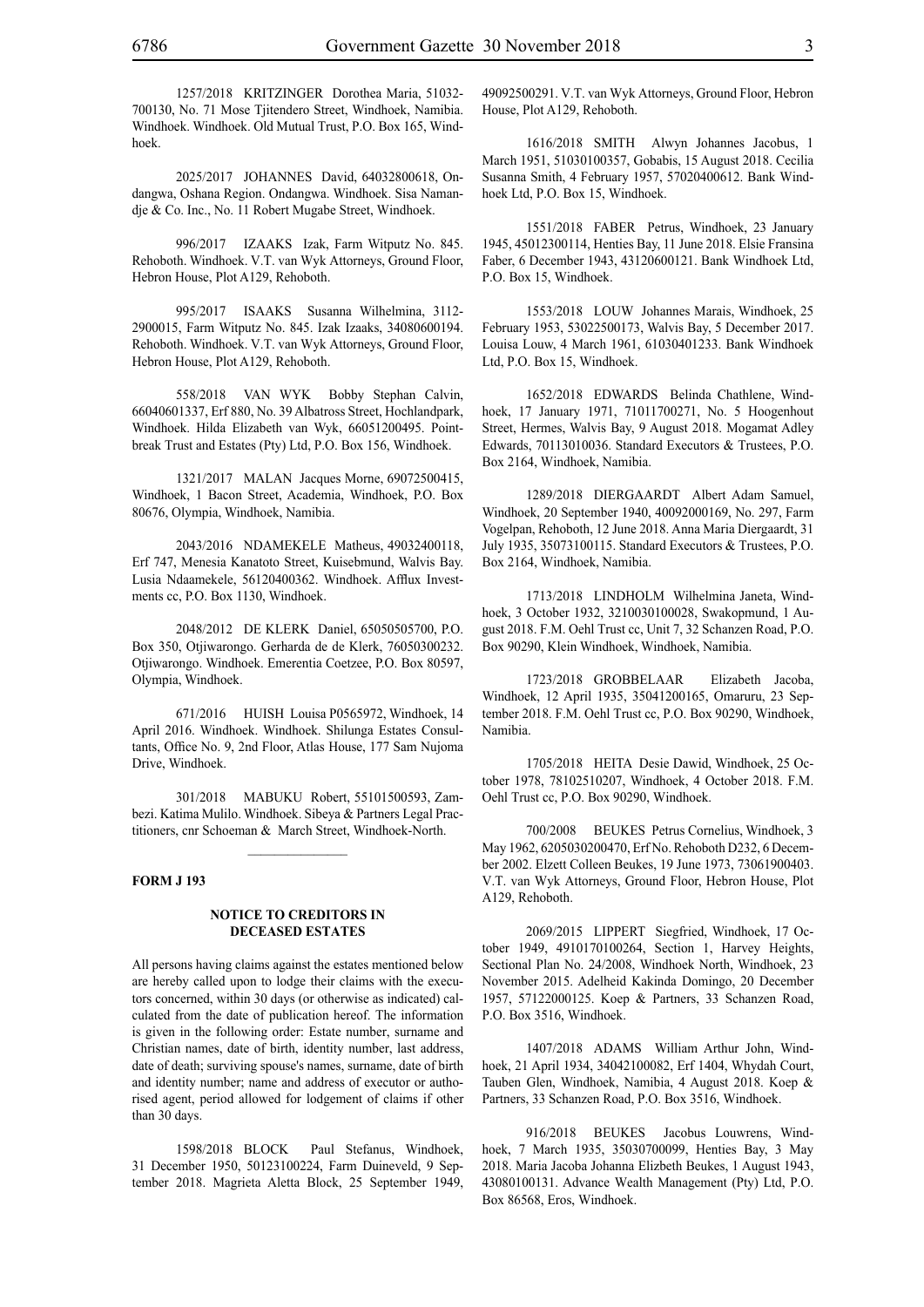1668/2018 TATSCHEK Ernst Haimo, Windhoek, 26 September 1942, 4209260100101, No. 7 Estdorff Street, Swakopmund, 21 September 2018. Pointbreak Trust and Estates (Pty) Ltd, P.O. Box 156, Windhoek.

1692/2018 LUBBE Magdalena Elizabeth Johanna, Windhoek, 4 September 1929, 29090400192, 6 Palmsig Flats, Main Road, Stampriet, 25 July 2018. Advance Wealth Management (Pty) Ltd, P.O. Box 86568, Eros, Windhoek.

1695/2018 VAN DER MERWE Daniel Nicolaas, Windhoek, 4 March 1940, 40030400341, Swakopmund, 13 October 2018. Advance Wealth Management (Pty) Ltd, P.O. Box 86568, Eros, Windhoek.

1698/2018 BOEHMER Erika Christa, Windhoek, 15 July 1936, 36071500133, Farm Königsberg, Namibia, 29 August 2018. Pointbreak Trust and Estates (Pty) Ltd, P.O. Box 156, Windhoek.

1596/2018 WILZ Karl Arthur, Windhoek, 19 January 1927, 27011900160, Bateleur Estate, Nelspruit, South Africa, 21 July 2018. Pointbreak Trust and Estates (Pty) Ltd, P.O. Box 156, Windhoek.

1673/2018 SWARTZ Frederick Johannes George, Windhoek, 6 August 1946, 46080600102, 65 Block D, Rehoboth, 30 April 2018. Ellis Shilengudwa Inc., P.O. Box 3300, Windhoek.

1672/2018 MOTLATLA Franciska Rosa, Windhoek, 31 December 1956, 56123100149, Aranos, 4 April 2017. Afflux Investments cc, P.O. Box 1130, Windhoek.

1488/2018 SWARTS Dorothea, Windhoek, 11 March 1966, 66031100533, Kosis Settlement, Karas Region, 8 April 2018. Afflux Investments cc, P.O. Box 1130, Windhoek.

1730/2018 THEOFILUS Gabriel, Windhoek, 12 November 1959, 59111200820, Khomas, Namibia, 9 September 2018. Charmaine Schultz Legal Practitioners, P.O. Box 23823, Windhoek.

603/2014 THANISEB Theodor, Windhoek, 1 January 1956, Erf 1566, Ewa Schumagcher Street, Dolam, 18 April 2014. Cloudia Namises, 11 October 1954, 5410110500320. Namib Capital Investments cc, P.O. Box 80455, Olympia, Windhoek.

1607/2018 VRIES Reginald Trevor, Windhoek, 29 November 1984, 84112910878, 19 Webb Street, Windhoek West, 12 October 2018. Namib Capital Investments cc, P.O. Box 80455, Olympia, Windhoek.

1300/2018 GOMEB Deon Esley, Windhoek, 15 April 1979, 79041510087, Erf 321, Unit 2, 2nd Street East, Walvis Bay, 21 July 2018. Delila Gomes, 13 December 1982, 82121310339. Namib Capital Investments cc, P.O. Box 80455, Olympia, Windhoek.

1578/2018 PIET Jim,Windhoek, 18 August 1953, 53081800242, Erf 6251, Pision Street, Katutura, 20 September 2018. Namib Capital Investments cc, P.O. Box 80455, Olympia, Windhoek.

1430/2018 GAWESEB Hendrik, Windhoek, 25 June 1968, 68062500314, Erf 17, Walvis Bay, Kainohindongo Street, 22 July 2018. Julia Harases, 25 February 1967, 67022510016. Namib Capital Investments cc, P.O. Box 80455, Olympia, Windhoek.

1431/2018 GARISES Constansia, Windhoek, 21 March 1956, 56032100022, Erf 3983, Mondesa, Swakopmund, 30 August 2018. Namib Capital Investments cc, P.O. Box 80455, Olympia, Windhoek.

1011/2018 BAISAKO Asor Takataeo, Windhoek, 27 August 1979, 79082710072, Erf 863, Aroabweg Street, Keetmanshoop, 6 June 2018. Anna Baisako, 30 December 1982, 82123010081. Namib Capital Investments cc, P.O. Box 80455, Olympia, Windhoek.

1314/2018 PIETERS Moses David, Windhoek, 4 June 1956, 56060400396, Erf 526, Gemsbok Street, Mariental, 5 February 2018. Losia Pieters, 15 May 1958, 58051500296. Namib Capital Investments cc, P.O. Box 80455, Olympia, Windhoek.

801/2018 CHIZABULYO Christopher Kasungo, Windhoek, 13 June 1973, 73061300384, Katima Mulilo, Zambezi Region, 6 March 2017. Sibeya & Partners Legal Practitioners, cnr Schoeman & March Street, Windhoek-North.

#### **FORM 2**

#### **MEETING OF CREDITORS IN SEQUESTRATED ESTATES OR COMPANIES BEING WOUND UP**

Pursuant to sections *forty-one* and *forty-two* of the Insolvency Act, 1936, notice is hereby given that a meeting of creditors will be held in the sequestrated estates or companies being wound up mentioned below, on the dates, at the times and places and for the purpose thereof.

Meetings in a town in which there is a Magistrate's office, will be held before the Master, elsewhere they will be held before the Magistrate.

The particulars given in the following order: The number of estate/company; the name and description of the estate/company; the date, hour and place of meeting and the purpose of the meeting.

W02/15 **Insolvent Estate: Christiaan Johannes Potgieter**. 5 December 2018, at 10h00 at the Office of the Master of the High Court, Windhoek. Special meeting, proof of further claims. Bruni & McLaren, P.O. Box 11267, Klein Windhoek.

 $\mathcal{L}_\text{max}$ 

#### **FORM 4**

#### **LIQUIDATION ACCOUNTS AND PLANS OF DISTRIBUTION OR CONTRIBUTION IN SEQUESTRATED ESTATES OR COMPANIES BEING WOUND UP**

Pursuant to section 77 of the Co-operatives Act, 1996 (as amended) notice is hereby given that the liquidation accounts and plans of distribution or contribution in the estates or companies/cooperatives mentioned below, will lie for inspection of creditors at the offices of the Registrar of Co-operatives, Luther Street, Windhoek and Investment Trust Company (Pty) Ltd .The particulars given are the following order: Name and description of estate/cooperative, description of account, place of account lying for inspection.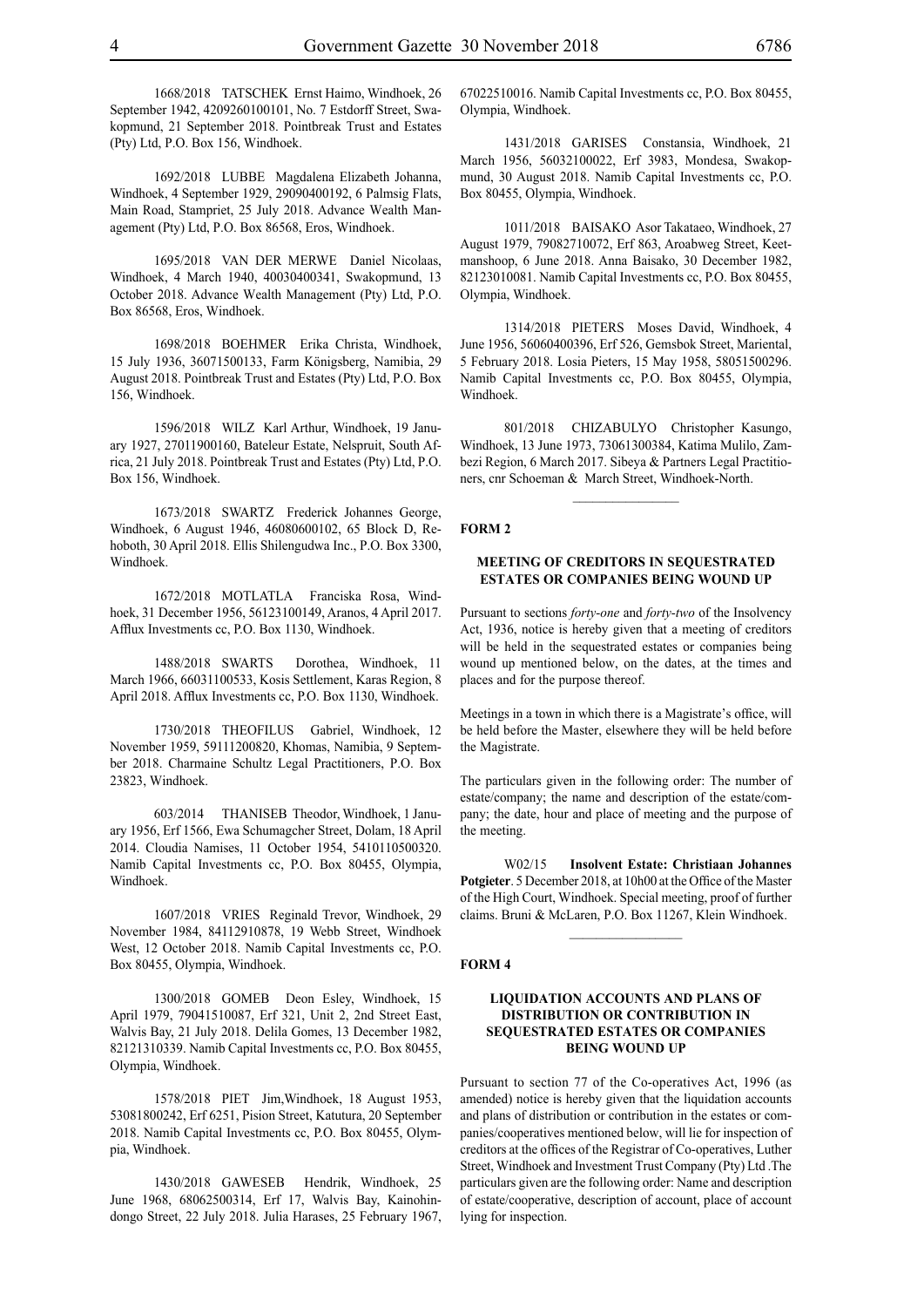W15/16 **Central Autohof Distributors cc** (In Liquidation). First and Final Liquidation and Distribution Account. Office of the Master of the High Court, Windhoek and Magistrate Swakopmund for a period of 14 days as from 30 November 2018. I.R. McLaren, Liquidator, Bruni & McLaren, P.O. Box 11267, Klein Windhoek.

W20/18 **Africa Garment Manufacturers (Proprietary) Limited** (In Liquidation). First and Final Liquidation and Distribution Account. Office of the Master of the High Court, Windhoek for a period of 14 days as from 30 November 2018. I.R. McLaren, Liquidator, Bruni & McLaren, P.O. Box 11267, Klein Windhoek.

 $\overline{\phantom{a}}$  ,  $\overline{\phantom{a}}$  ,  $\overline{\phantom{a}}$  ,  $\overline{\phantom{a}}$  ,  $\overline{\phantom{a}}$  ,  $\overline{\phantom{a}}$  ,  $\overline{\phantom{a}}$  ,  $\overline{\phantom{a}}$  ,  $\overline{\phantom{a}}$  ,  $\overline{\phantom{a}}$  ,  $\overline{\phantom{a}}$  ,  $\overline{\phantom{a}}$  ,  $\overline{\phantom{a}}$  ,  $\overline{\phantom{a}}$  ,  $\overline{\phantom{a}}$  ,  $\overline{\phantom{a}}$ 

#### **FORM 5**

#### **PAYMENT OF DIVIDENDS AND COLLECTION OF CONTRIBUTIONS IN SEQUESTRATED ESTATES OR COMPANIES BEING WOUND UP**

The liquidation accounts and plans of distribution or contribution in the sequestrated estates or companies being wound up mentioned below having been confirmed on dates mentioned therein, notice is hereby given, pursuant to sub-section (1) of section one hundred and thirteen of the Insolvency Act, 1936, and section 409(2) of the Companies Act, 1973, that dividends are in the course of payment or contributions are in the course of collection in the said estates or companies as set forth below, and that every creditor liable to contribution is required to pay the trustee the amount for which he/she is liable at the address mentioned below.

The particulars are given in the following order: Number of estate or company; name and description of estate or company; date when account confirmed; whether a dividend is being paid or contribution collected or both; name and address of Trustee or Liquidator.

W19/15 **Insolvent Estate: Barend Coenrad Nolte**. 1 November 2018. Dividends paid to Concurrent Creditors. First and Final Liquidation and Distribution Account. D.J. Bruni, Trustee, Bruni & McLaren, P.O. Box 11267, Klein Windhoek.

W04/17 **Africa Traffic Farming (Pty) Ltd** (In Liquidation). 31 October 2018. No Dividends payable to Concurrent Creditors. First and Final Liquidation and Distribution Account. I.R. McLaren, Liquidator, Bruni & McLaren, P.O. Box 11267, Klein Windhoek.

W19/13 **Silverstreams Farming cc** (In Liquidation). 7 November 2018. Contribution payable by sequestrating creditor. First and Final Liquidation and Distribution Account. I.R. McLaren, Liquidator, Bruni & McLaren, P.O. Box 11267, Klein Windhoek.

 $\mathcal{L}_\text{max}$ 

#### **FORM J 295**

#### **NOTICE OF CURATOR**

In terms of section 75 of the Administration of Estates Act, No. 66 of 1965 (as amended), notice is hereby given of appointment of a person as Curator or Tutor by Masters, or of termination of such appointment.

Master's Ref: No.: C 4/2018

Person under \*curatorship (full name, surname and address)

ANDRIES GERHARDUS LABUSCHAGNE P.O BOX 30014, PIONEERSPARK

Name and address of \*Curator

ADRIANA JACOBA VAN DER MERWE FISHER, QUARMBY & PFEIFER P O BOX 37 WINDHOEK

Whether \*Appointment from (date) 16 November 2018

MASTER OF THE HIGH COURT, WINDHOEK

#### **NOTICE OF TRANSFER OF BUSINESS**

 $\frac{1}{2}$ 

TAKE NOTICE THAT Ingrid Ursula Lohmann in her capacity as Executrix in the estate of the late EDWIN RICHARD LOHMANN intends to alienate and dispose of the business "Flordek", carried on at premises situate at Erf No. 278, Swakopmund, to and in favour of CHRISTIANE BEULKER, who shall carry on the business for her own account at the aforesaid premises, and this publication shall serve as due notice having been given in terms of Section 34 of the Insolvency Act No. 24 of 1936.

DATED at SWAKOPMUND on this 16th day of NOVEMBER 2018.

KINGHORN ASSOCIATES LEGAL PRACTITIONERS HAUS ALTONA 2 - 6 TOBIAS HAINYEKO STREET PO BOX 1455 SWAKOPMUND

#### **CASINO'S AND GAMBLING HOUSE ACT, 1994**

 $\frac{1}{2}$ 

#### **NOTICE OF APPLICATION IN TERMS OF THE CASINOS AND GAMBLING HOUSES ACT, 1994 (ACT 32 OF 1994) SECTION 16(1) AND 17(2) (A) FOR A CASINO LICENSE**

Notice is hereby given of the application for a casino license of which the details are given below. Any person who wishes to object to the application in terms of section 19(1) may submit his/her objection in the prescribed manner to the secretary not later than 21 days after the publication of this notice.

| Full name of applicant:                                                      | C'est Si Bon Hotel CC                                    |
|------------------------------------------------------------------------------|----------------------------------------------------------|
| Type of license:                                                             | Casino license                                           |
| Name of accommodation<br>establishment in which<br>casino will be conducted: | C'est Si Bon Hotel CC<br>Otiiwarongo                     |
| Physical address of<br>premises to which the<br>application applies:         | Erf No. 256, Swembad Road<br>Otiiwarongo<br>Otjozondjupa |